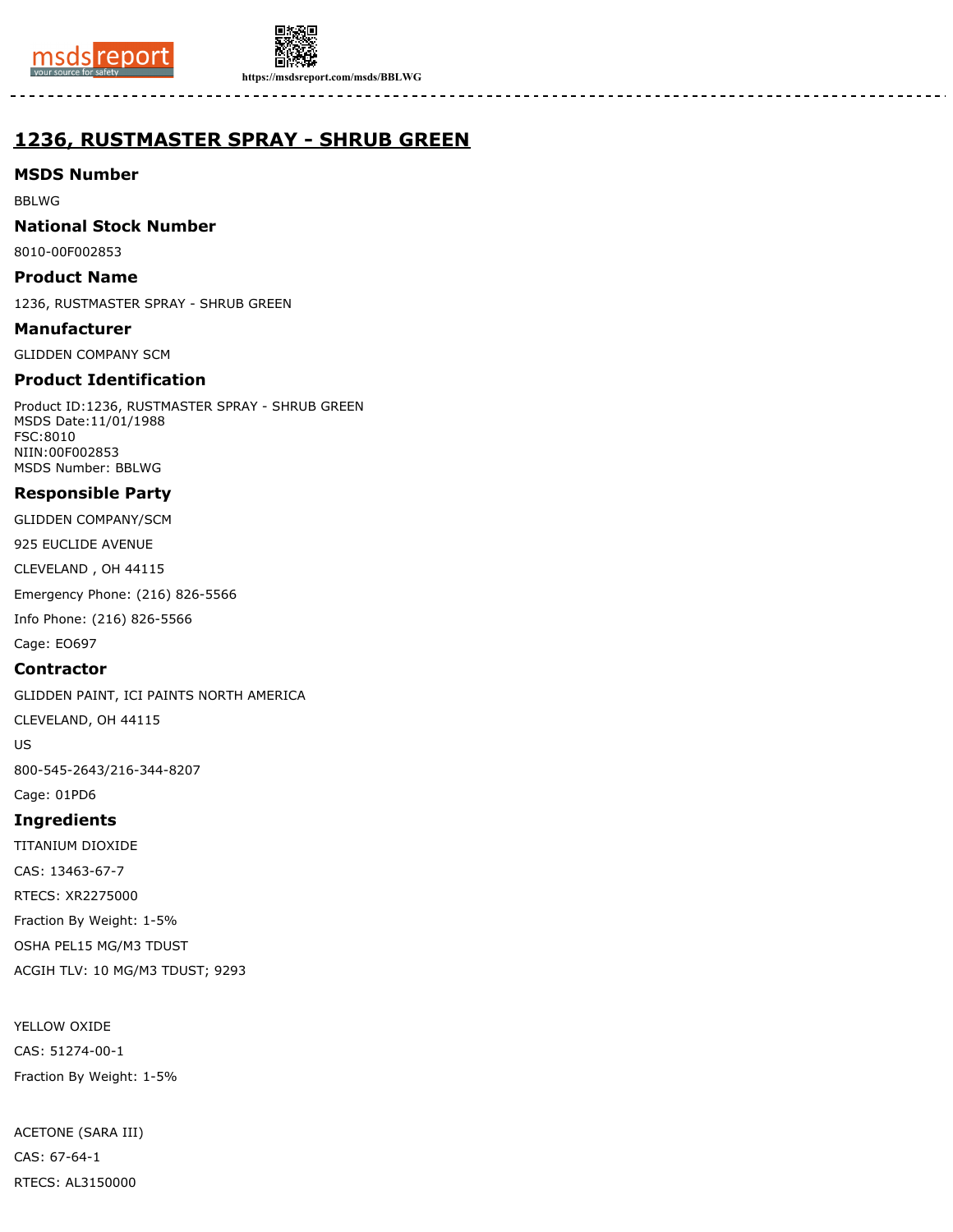



Fraction By Weight: 21-26% OSHA PEL1000PPM ACGIH TLV: 750PPM/1000STEL;9293 EPA Report Quantity: 5000 LBS DOT Report Quantity: 5000 LBS

TOLUENE (SARA III) CAS: 108-88-3 RTECS: XS5250000 Fraction By Weight: 17-22% OSHA PEL200 PPM/150 STEL ACGIH TLV: 50 PPM; 9293 EPA Report Quantity: 1000 LBS DOT Report Quantity: 1000 LBS

PROPANE CAS: 74-98-6 RTECS: TX2275000 Fraction By Weight: 17-22% OSHA PEL1000 PPM ACGIH TLV: ASPHYXIANT; 9192

ISOBUTANE, 2-METHYLPROPANE CAS: 75-28-5 RTECS: TZ4300000 Fraction By Weight: 2-7% OSHA PEL1800 MG/CUM ACGIH TLV: 1000 PPM

BUTANE CAS: 106-97-8 RTECS: EJ4200000 Fraction By Weight: 4-9% OSHA PEL800 PPM ACGIH TLV: 800 PPM; 9192

ALKYD RESIN, SAFFLOWER OIL, POLYMER W/PENTAERYTHRITOL, CAS: 68072-13-9 Fraction By Weight: 10-15% ACGIH TLV: NONE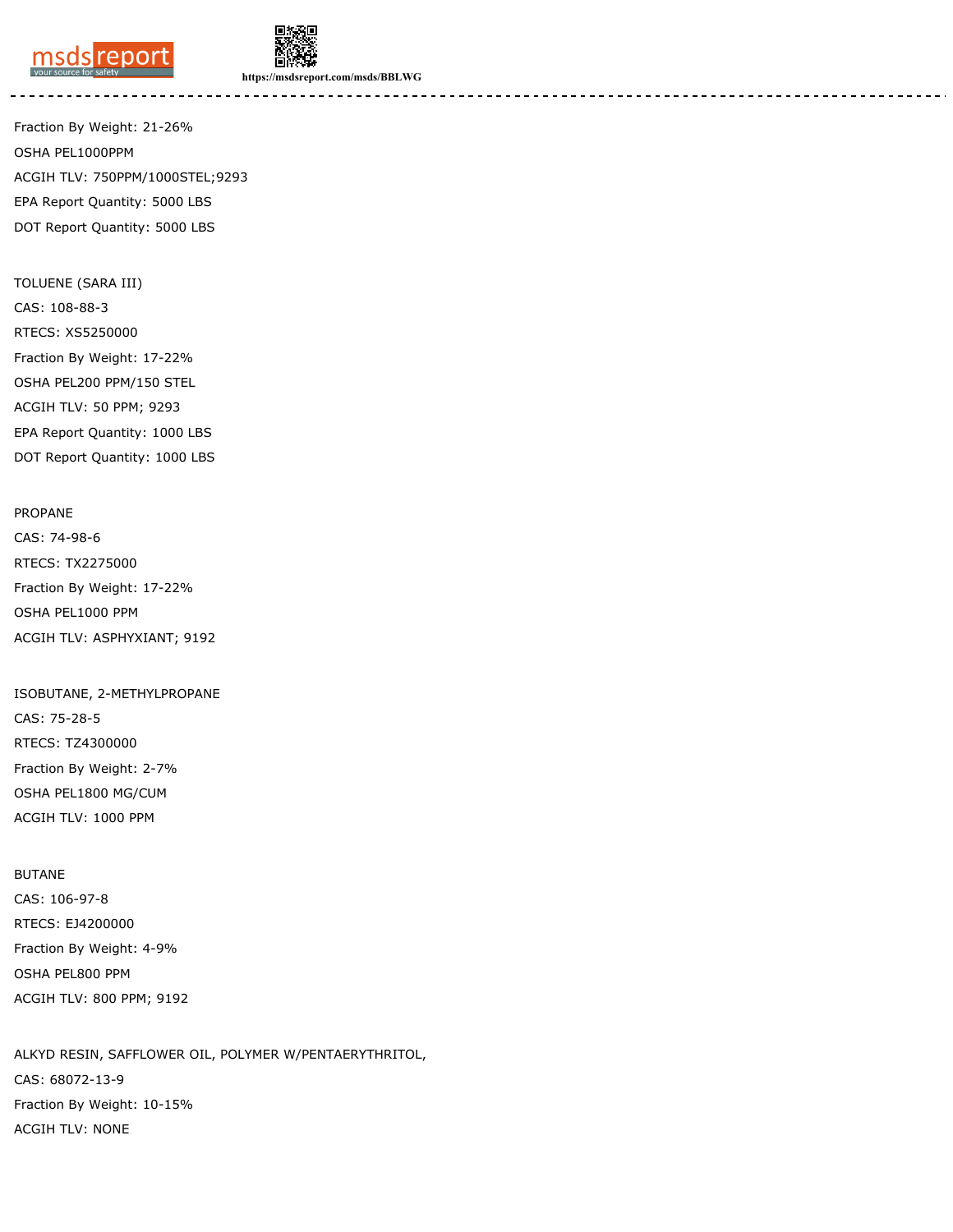



ALIPHATIC NAPHTHA, V.M. & P. NAPHTHA, LACOLENE

CAS: 64742-89-8

Fraction By Weight: 6-11%

OSHA PEL500 PPM

ACGIH TLV: 100 PPM

#### **Hazards**

Routes of Entry: Inhalation:YES Skin:YES Ingestion:YES Reports of Carcinogenicity:NTP:NO IARC:NO OSHA:NO Health Hazards Acute and Chronic:SKIN: IRRITATION/DERMATITIS/DEFATTING. EYE: REDNESS & CORNEAL INJURY. INHALATION: DROWSINESS/DIZZINESS/LIGHT HEADEDNESS/HEADACHE/NAUSEA/VOMITING/DIARRHEA/DIGESTIVE SYSTEM PROBLEMS/MENTAL APATHY/ANESTH ETIC EFFECT/ANRCOSIS/BLOOD ABNORMALITIES/LIVER/KIDNEY DAMAGE/CONVULSIONS/UNCONSCIOUSNESS/PARALYSIS. INGESTION: HARMFUL. Explanation of Carcinogenicity:NONE Effects of Overexposure:INHALATION; PROLONGED EXPOSURE TO SOLVENTS CAN RESULT IN PERMANENT BRAIN & NERVOUS SYSTEM DAMAGE. INGESTION: LARGER AMOUNTS MAY CAUSE LUNG INFLAMMATION & DAMAGE DUE TO ASPIRATION OF MATERIAL INTO LUNG S.

#### **First Aid**

First Aid:INHALATION: MOVE PERSON TO WELL VENTED AREA. ADMINISTER OXYGEN. SKIN: FLUSH W/WATER, THEN WASH WITH SOAP/WATER. EYE: FLUSH W/WATER FOR AT LEAST 15 MINUTES. GET EMERGENCY MEDICAL ATTENTION. INGESTION: GET EMERGENCY MEDICAL ATTENTION.

## **Fire Fighting**

Flash Point:Lower Limits:0.9%

Extinguishing Media:DRY CHEMICAL OR FOAM Fire Fighting Procedures:WATER COOL CONTAINERS/PREVENT EXPLOSION. Unusual Fire/Explosion Hazard:VAPORS >AIR, IGNITE EXPLOSIVELY, MAY DECOMPOSE EMITTING IRRITATING/TOXIC GASES.

#### **Accidental Release**

Spill Release Procedures:ELIMINATE ALL SOURCES OF IGNITION. VENTILATE AREA W/EXPLOSION-PROOF EQUIPMENT. SMALLPILLS MAY BE COLLECTED W/ABSORBENT MATERIALS. USE NON-SPARKING TOOLS.

#### **Handling**

Handling and Storage Precautions:STORE BELOW 80F. KEEP AWAY FROM HEAT, SPARK AND OPEN FLAME.

Other Precautions:USE ONLY WITH ADEQUATE VENTILATION. DON'T TAKE INTERNALLY. KEEP OUT OF REACH OF CHILDREN. KEEP CONTAINERS TIGHTLY CLOSED ANDPRIGHT WHEN NOT IN USE.

#### **Exposure Controls**

Respiratory Protection:USE ONLY NIOSH/MSHA APPROVED RESPIRATORS Ventilation:PROVIDE LOCAL EXHAUST TO PREVENT BUILD-UP OF VAPORS Protective Gloves:RUBBER/NEOPRENE Eye Protection:SAFETY GLASSES OR GOGGLES Other Protective Equipment:EYE WASH & SAFETY SHOWER. Work Hygienic Practices:REMOVE CONTAMINATED CLOTHING. Supplemental Safety and Health

#### **Chemical Properties**

Boiling Pt:B.P. Text:133-290F Percent Volatiles by Volume:85.0%

#### **Stability**

Stability Indicator/Materials to Avoid:YES OXIDIZERS, ACIDS, BASES, ALDEHYDES, ALKYLHALIDES, HALOOGENS, AMINES Stability Condition to Avoid:ELEVATED TEMEPRATURES